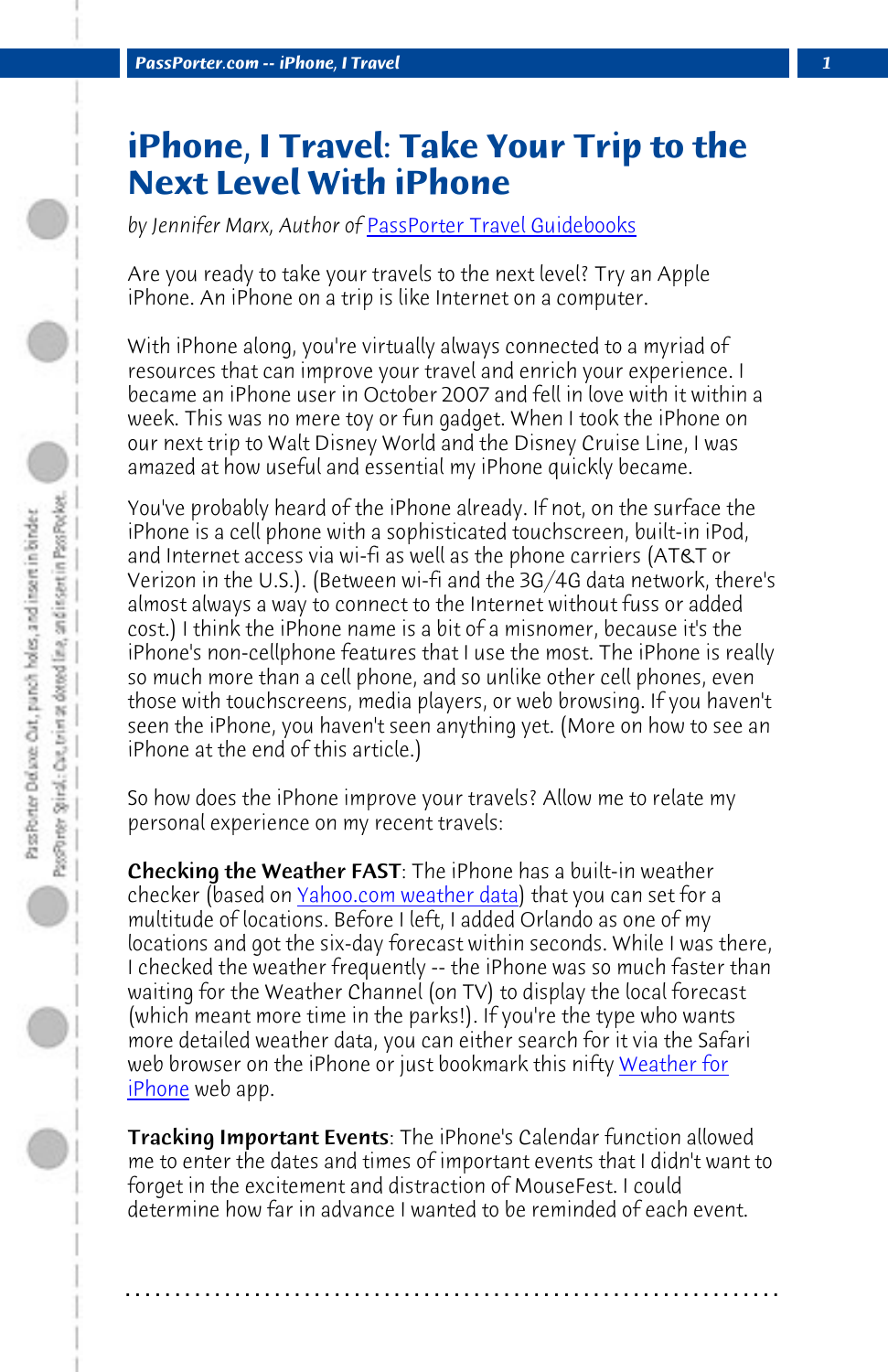When the event time drew near, the iPhone alerted me by vibrating and chirping.

Watching the Time: Speaking of alerts, the iPhone's Clock feature is really useful when travelling. I used the iPhone's Clock to set wake-up alarms for various days (different times for different days with different alarm sounds). I also used the Clock's Timer function to keep track of when my washer and dryer cycles at the guest laundry would finish and alert me that it was time to change loads. There is also a World Clock, so you can see what time it is around the world, and a Stopwatch, so you can see how it really takes to get through Haunted Mansion.

**Finding My Way:** The iPhone's Map feature helps you locate addresses, which is convenient when you need to make a last-minute Walgreens run. You can also use it for driving directions and satellite views. I even used it once as a geography cheat when I couldn't remember which state Boston was in (to my own defense, I was very tired at the time). The iPhone would have saved me earlier this year when I got lost driving around Orlando to a Toys 'R Us store!

Checking Park Times and Menus: While most of us pre-plan our trips to the best of our abilities, sometimes unforeseen events require us to make a u-turn... and the iPhone is so helpful in these instances. For example, we changed our plans one evening and scrapped the "adult's night out" to spend more time with Alexander. But we hadn't planned for it and didn't know what parks might be open. I pulled out my trusty iPhone, tapped the Safari icon, tapped my DisneyWorld.com bookmark, and within moments had pulled up the park hours (and happily discovered that there were Extra Magic Hours at Magic Kingdom). I used the iPhone later in the trip to check out the menu (thanks to AllEars.Net) at Yak & Yeti. I did this countless times during the trip, quickly and simply. I'll even admit to a little recreational reading on the web during some downtime.

**Sleeping With Ambient Sounds**: Despite how often I travel, I sometimes find it hard to sleep in a hotel room. I used to bring along a travel clock with nature sounds to lull me to sleep, but no more thanks to my iPhone! I now use the iPhone's iPod feature to store and play various relaxing music and ambient soundtracks. I just set the iPhone on the nightstand next to me, plug it in to charge it, tap the iPod icon, tap the "Relaxing Ambient" playlist I've created, and tap Shuffle for a random selection. It plays the music through its built-in speaker and turns off when all songs have been played. I've also got some audiobooks in my iPhone for more mental stimulation, as well as some Backyardigans and Mickey Mouse Clubhouse TV show episodes for Alexander (I can't tell you how useful that has been at times!). Those of

**. . . . . . . . . . . . . . . . . . . . . . . . . . . . . . . . . . . . . . . . . . . . . . . . . . . . . . . . . . . . . . . . . .**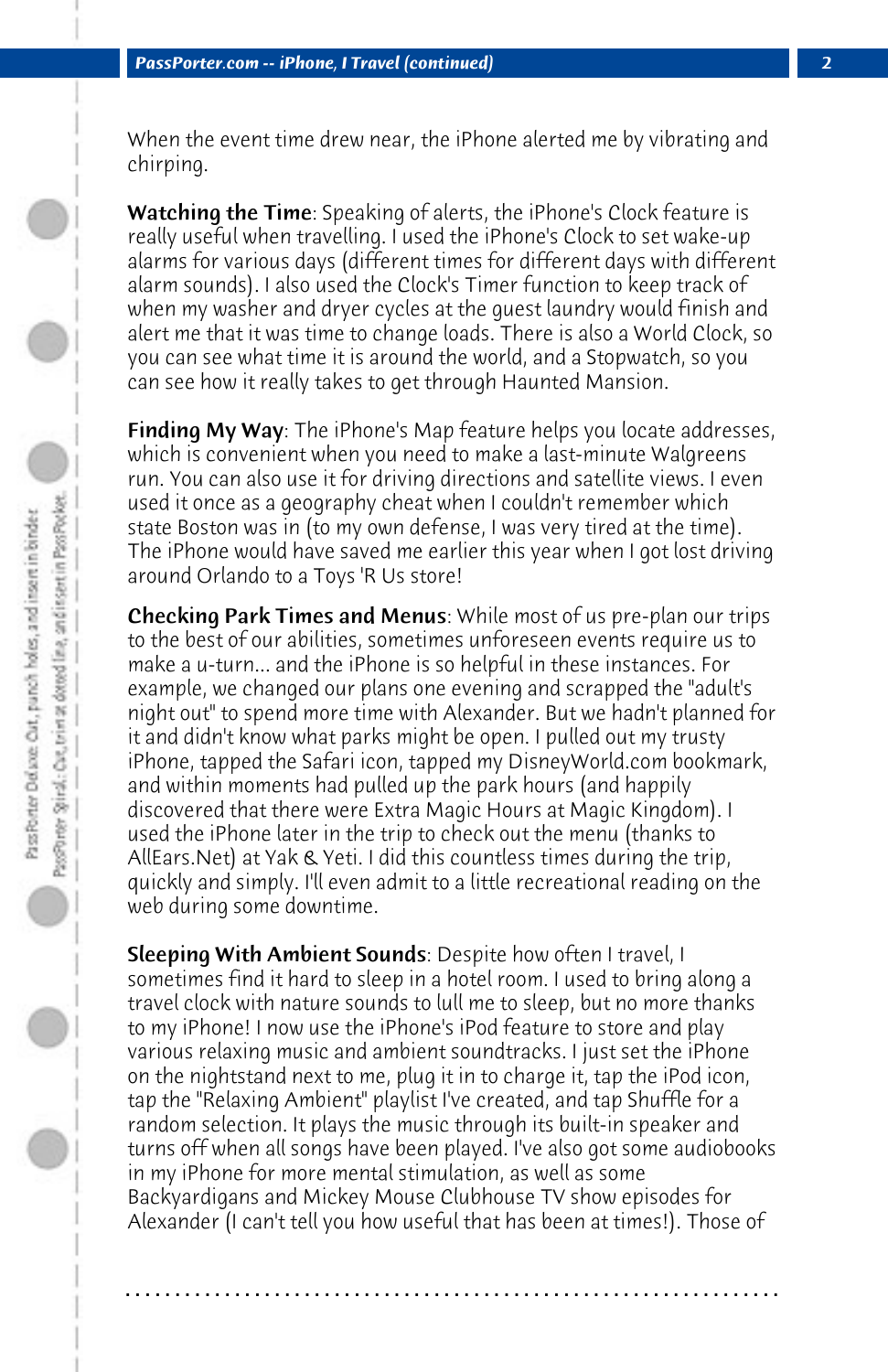## *PassPorter.com -- iPhone, I Travel (continued) 3*

you who use an iPod more extensively than me would probably get even more use out of this feature.

Taking Pictures With the Camera: The viewscreen on my regular [camera broke a](http://www.wordpress.com/) few days into the trip, so if I hadn't had the easy[-to-use](http://www.passporterboards.com/forums/window-seat-real-time-photo-trip-report-passporter/) [camera on the iPhone, I would have been a very unhappy traveller. The](http://www.passporterboards.com/forums/window-seat-real-time-photo-trip-report-passporter/) [iPhone's camer](http://www.passporterboards.com/forums/window-seat-real-time-photo-trip-report-passporter/)a is simple -- the newer models even have flash and zoom. I was amazed at the photos I could take with the iPhone's little camera. While I would never recommend that it replace a regular digital camera, it worked quite well in a pinch. I actually took more than 1500 photos with it while on my trip -- I noticed no slowdown or lag, found the photos really easy to browse through, and there was still plenty of room left on the 16 GB hard drive. Here's one of my favorite photos taken on my iPhone:

Staying in Touch With Folks Back Home: The iPhone's shutterbug aspect leads me into the biggest reason I love my iPhone -- the iPhone puts the Internet in my pocket. While I was on the plane ride down to Orlando, I got the bright idea to share the photos I took on my iPhone camera with the folks who had to stay behind by setting up a real-time photo blog. That evening I set it up (back then this required free a WordPress.com) and began using it immediately. Suddenly I was sharing my experiences with thousands of people as they happened (I called it a "Window Seat") and I felt SO connected. My family, friends, and readers back home could see the fun things I saw, all with the touch of a button on my iPhone. I also set up the Mail app on the iPhone to forward important e-mails so I could stay on top of emergencies or important news. The Text Message app let me stay in touch with Ally, who was in school and could not join us on the trip. And the Safari app let me check in on the PassPorter web site and message board community, and respond to important issues even when I wasn't within reach of my laptop.

So what's wrong with an iPhone? Nothing's perfect, though the iPhone's list of shortcomings is short. It's not inexpensive (\$97-\$299) and you need to sign a contract with one of their carriers AT&T or Verizon (in the U.S.) or other carriers internationally. My monthly bill with fees and taxes is about \$80, but that includes unlimited data service, so I don't have to worry when using Safari, e-mail, Maps, etc. Technically speaking, I wish the Camera app took larger photos though I suspect that will be introduced in a future version (and indeed it was!). Some folks claim the data speeds on the 3G network are too slow, but I'm quite happy with them (and I'm not normally a patient person). The iPhone's design is slick in more ways than one -- that makes it a bit slippery at times and there's a tendency to drop it -- but if you put a protective case on it as I have, it can be dropped ocassionally without

**. . . . . . . . . . . . . . . . . . . . . . . . . . . . . . . . . . . . . . . . . . . . . . . . . . . . . . . . . . . . . . . . . .**